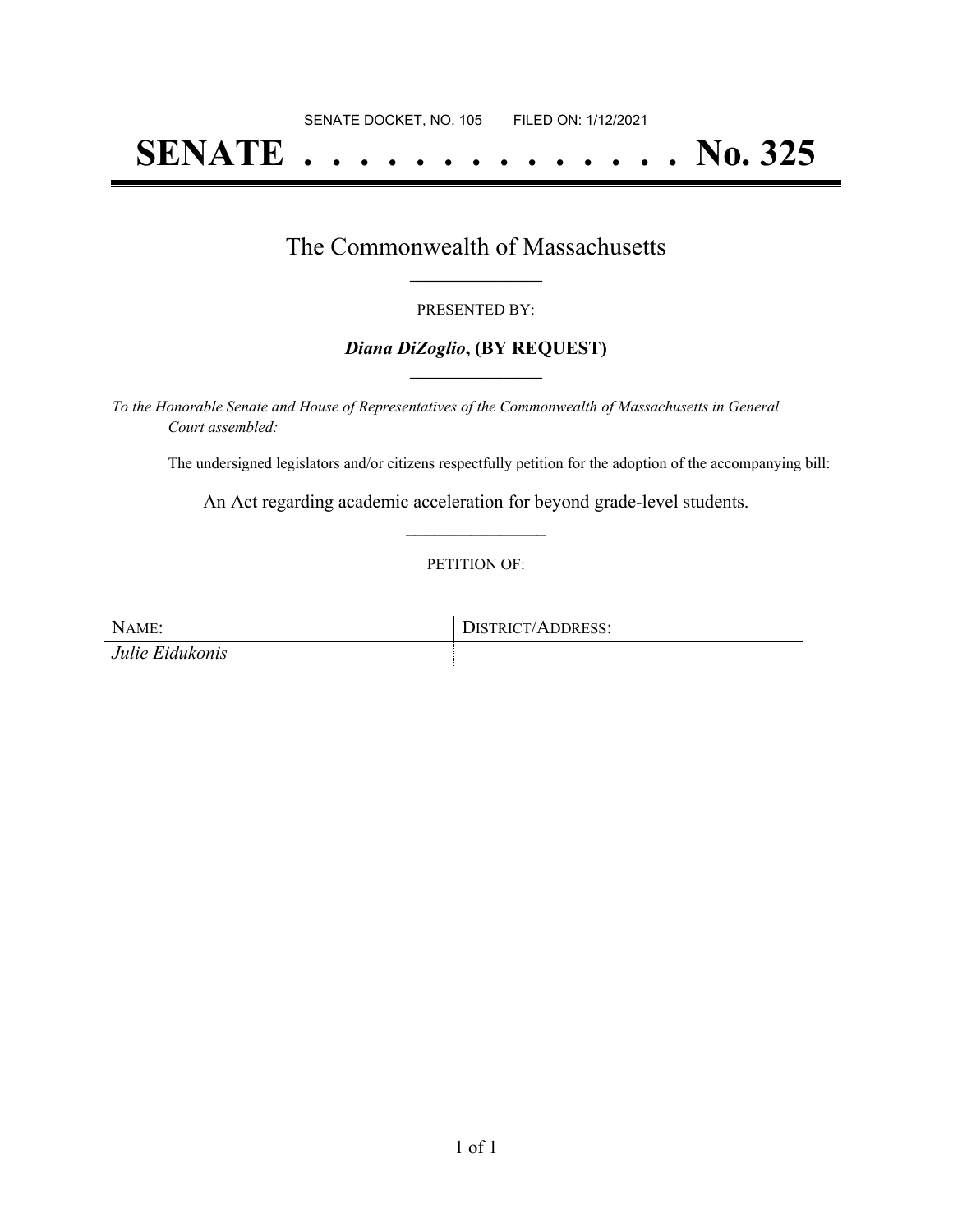#### SENATE DOCKET, NO. 105 FILED ON: 1/12/2021

## **SENATE . . . . . . . . . . . . . . No. 325**

By Ms. DiZoglio (by request), a petition (accompanied by bill, Senate, No. 325) of Julie Eidukonis for legislation regarding academic acceleration for beyond grade-level students. Education.

### [SIMILAR MATTER FILED IN PREVIOUS SESSION SEE SENATE, NO. *276* OF 2019-2020.]

## The Commonwealth of Massachusetts

**In the One Hundred and Ninety-Second General Court (2021-2022) \_\_\_\_\_\_\_\_\_\_\_\_\_\_\_**

**\_\_\_\_\_\_\_\_\_\_\_\_\_\_\_**

An Act regarding academic acceleration for beyond grade-level students.

Be it enacted by the Senate and House of Representatives in General Court assembled, and by the authority *of the same, as follows:*

| $\mathbf{1}$ | SECTION 1. The board of elementary and secondary education shall establish                        |
|--------------|---------------------------------------------------------------------------------------------------|
| 2            | regulations regarding the use of whole-grade and content-specific academic acceleration in the    |
| 3            | public schools of the Commonwealth. Said regulations will authorize and provide a framework       |
| 4            | for school districts to provide access to appropriate curriculum and instruction for students who |
| 5            | demonstrate readiness for academic content, skills or understanding at a level beyond the         |
| 6            | curriculum ordinarily taught to students of a certain age. In developing said regulations, the    |
| 7            | department shall consider, at a minimum, the following acceleration strategies:                   |
| 8            | (a) Single subject acceleration;                                                                  |
| 9            | (b) Combined classes (multi-age);                                                                 |